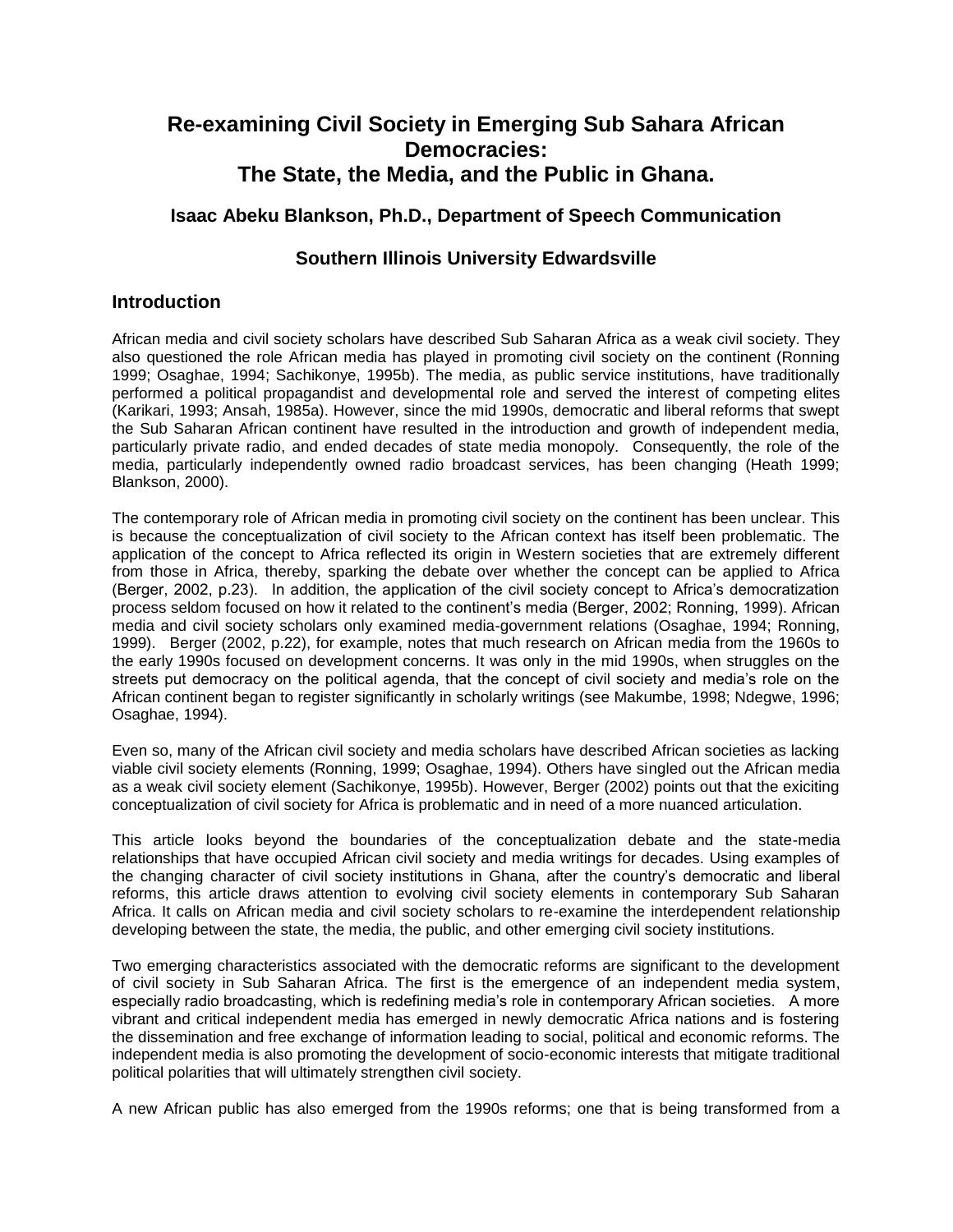passive to an "aroused" public. For the first time in decades, the public is participating in civil discourse and has begun to show a keen interest in civil and state matters. It is developing into a key element of civil society in Sub Saharan Africa.

The development of independent media and an aroused public in African societies are important emerging components of civil society that call into question past description of African civil society as weak. They also draw attention to the need for media and civil society scholars to re-examine emerging civil society institutions in contemporary Sub Saharan Africa.

### **Past Conceptualization of Civil Society and Media's Role in Africa**

Since the mid 1990s, after political and economic liberalization began sweeping the African continent, the concept of civil society has been at the center of debates among African media and civil society scholars. The debate centered mainly on two issues: on the conceptualization and applicability of the concept of civil society to African context; and on the role of African media in building civil society. Scholars have taken different views about African media's relations to civil society. Moyo (1993), for example, considers state and civil society as belonging to one public realm. Traber (1995) locates the media in civil society, which in turn, he says, needs access to public sphere or needs to create its own. Mansson (1999), on the other hand, sees an interaction between civil society and the independent press as forming a public sphere. He even treats the private press as if it were something quite different from civil society (or at least different from the rest of civil society). Ronning (1995) takes a more conventional and logical position of seeing private media as part of civil society. But Sachikonye (1995b) critiques the African media in general and argues that social movements (in civil society) should establish their own media to ensure a more favorable image of civil society.

However, Orvis (2001) provides a more realistic conceptualization of civil society that is more applicable to the African context. He defines civil society "as a public sphere of formal or informal collective activity autonomous from, but recognizing the legitimate existence of the state and family" (p.19). This definition allows us to consider traditional or ethnic organizations, self-help and cooperative groups, patronage networks, and traditional authorities as viable elements of civil society (Hutchful, 1996, p.68). It also allows us to consider a wide array of political activities, collective social activities and norms (Ekeh, 1992), and rural institutions (Hutchful, 1996) as parts of civil society. Orvis defends this view of civil society by asserting that collective activity guided by the norms of moral ethnicity, and taking the form of ethnic or patronage organizations, is as much a part of African civil society as are trade unions, professional associations, or churches. The broader conceptualization of civil society provides an analytical utility that encompasses aspects of both Western traditions and contemporary African associational life. It allows us to ask important questions about contemporary African civil society, especially regarding elements more rooted in and representative of African societies, but less internally democratic and less likely to support liberal democracy.

Besides the conceptualization issues, the question of whether Sub Sahara African nations can be considered civil societies have occupied the attention of many scholars. Two opposing views have emerged. Pessimists have expressed skepticism about civil society in Africa and point to the continent's many failures of democracy as a hindrance to the development of civil society. They argue, "if used at all the concept [civil society] should be used in a very restricted sense relating to the emergence of a consensus on norms defining a civil sphere" (Callaghy, 1994, p.235). Optimists, on the other hand, have proclaimed the dawn of a new democratic era in Africa based on the resurgence of civil society. They argue that "we [scholars] must excise norms from the definition of civil society in order to allow us to examine a variety of norms that might inform civil society… Rather than rendering the concept of civil society useless, ethnic, regional, religious, class, gender, and other conflicts are important areas that play a central role in understanding contemporary civil society in Africa" (Orvis, 2001, p.20). Unfortunately, scholars have conceptualized civil society in the traditional Western sense thus setting expectations contextually incompatable with the realization of African civil society.

In the Western sense, civil society is conceptualized as the "realm of organized social life that is autonomous from the state, voluntary, self-generating and supporting and bound by a legal order or set of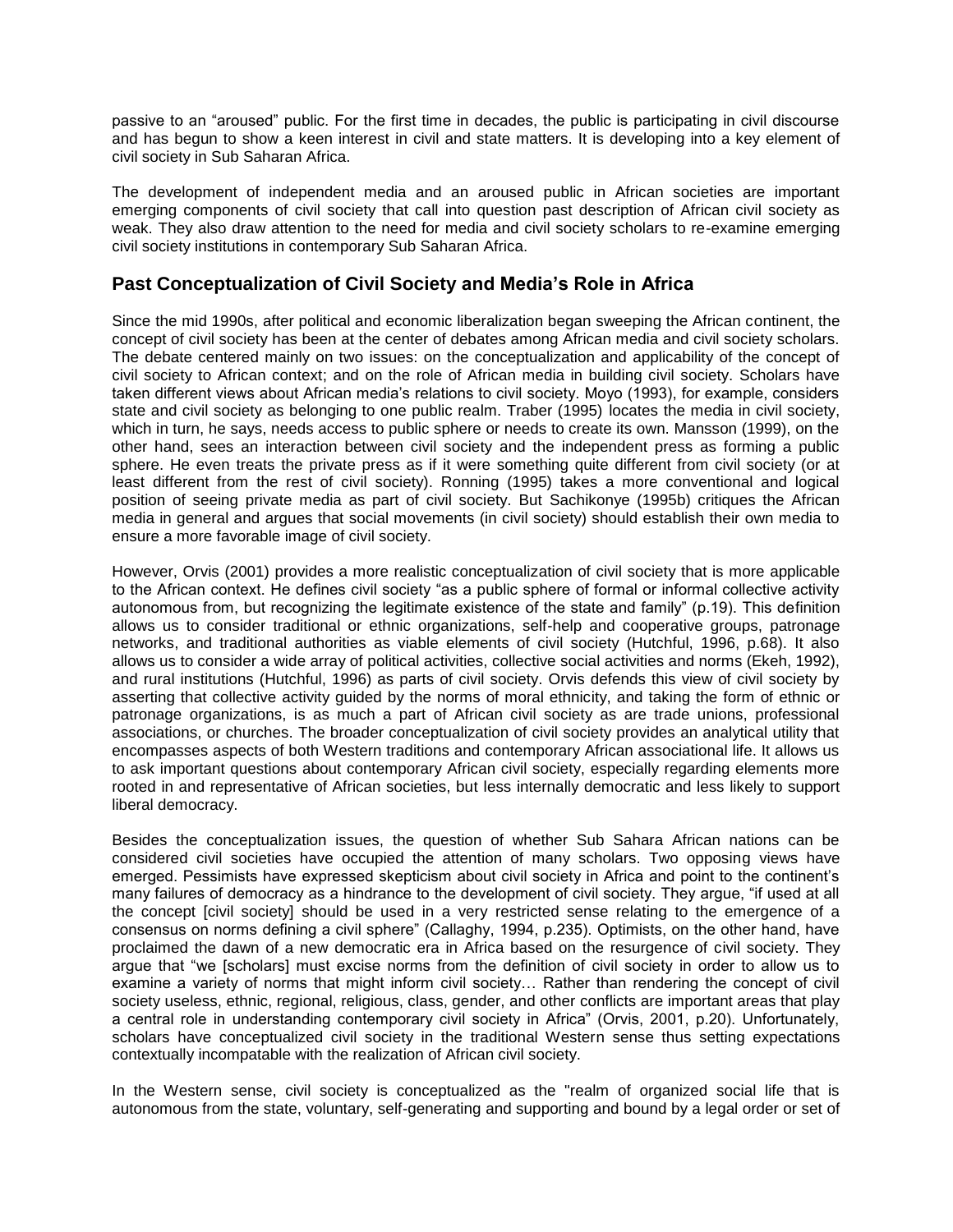shared rules" (Diamond, 1994, p. 5). Such a conceptualization reveals several tenets. First, that civil society concerns are public, not private. Second, civil society relates to the state, without being a part of it, through pressure to redress policy and expose government corruption. Third, civil society is marked by pluralism and diversity reflected by independent mass media and cultural institutions. Fourth, civil society is market-oriented and rejects central economic planning. Fifth, civil society holds that different groups represent different constituencies, and that no one can claim to represent the whole of society. Sixth, civil society plays several democratic functions, such as curbing state power, developing pro-democratic attitudes, creating alternatives to political parties, and strengthening independent media. And finally, civil society fosters the dissemination and exchange of information leading to social change and economic reform as well as the development of socio-economic interests that mitigate traditional political polarities (Diamond, 1994, p.6-7).

By using a Western conceptual framework, many African media and civil society scholars have characterized both the African media and civil society as weak. For instance, Ronning (1994, p.4) concludes that "it is characteristic of weak African states that media are directly linked to the state apparatus and used to promote personality cults. The reality is that a weak state continues to be a preponderant entity in much of Africa - especially, in relation to an even weaker civil society." According to Fatton (1995, p.75), the lack of appropriate norms in African societies has created a civil society that is a "disorganized plurality of mutually exclusive projects that are not necessarily democratic." In Berman's (1977) view, the lack of a trans-ethnic public arena grounded in universal society norms, and civic trust governing both political and economic transition, partly explains Africa's weak civil society situation. While Lonsdale (1994) points out the problem political tribalism and power battles among African elites have posed to the development of civil society in Africa, Markovitz, (1998) sees the lack of resources and Africa's economic crisis as creating weak civil society organizations that are dependent on the state and foreign donors. Finally, Orvis (2001) points to Africa's rural character as a factor in the lack of a civil society on the continent. He argues that because associations such as trade unions, professional bodies, and independent media are relatively new, disorganized and poor, they have few roots in rural societies in Africa where the bulk of the population resides.

To many of the scholars, the so-called crises on the continent have contributed to a widespread suspicion of state structures, which were invariably seen as corrupt, inefficient, dictatorial, and unable to provide any form of development. These factors also produced a struggle between the state and civil society organizations, such as non-governmental organizations, social movements and activists that often took the form of attempts by the state to overpower and bring them under its control. These were often achieved and defended under the pretext of nation building, national security and interest, and accusations of mismanagement. To critics of African media and civil society, these conditions were collectively responsible for the disintegration of Sub Saharan African states and civil society. However, Berger (2002) points out that the application of the concept of civil society to the Africa context has several conceptual limitations.

# **Nuances in the Conceptualization of African Civil Society**

The conceptualization of civil society to the African context has raised many questions (see Berger, 2002; Sachikonye, 1995b; Thornton, 1999). Both Sachikonye and Berger present some of the conceptual nuances in scholarly writings on the characterization of African civil society and on the role of the African media in civil society. Sachikonye (1995b) claims that the concept has been "used in a liberal sense where civil society is seen as a sphere of struggle with mass organizations and the absence of an adequate analysis of the state" (p. 1). In this view, the state is inherently bureaucratic and undemocratic. Berger (2002, p.25-27) also points out that scholars have treated the state and civil society as two distinct concepts, thereby failing to recognize the interdependence between them and other components of African civil society. Scholars have also viewed civic groups, especially the media, as oppositional forces to the powers of the state. As a result, they have set unrealistic expectations on civil society institutions in Africa. They have also dismissed or ignored civil society as an alternative power center in African societies. Ronning (1994, p.3) posits that scholars have created a view of civil society as 'good' and the state as 'bad,' whereby the state is seen as a problem whose power must be shrunk through privatization and deregulation. In terms of African media, this took the form of opening up access to the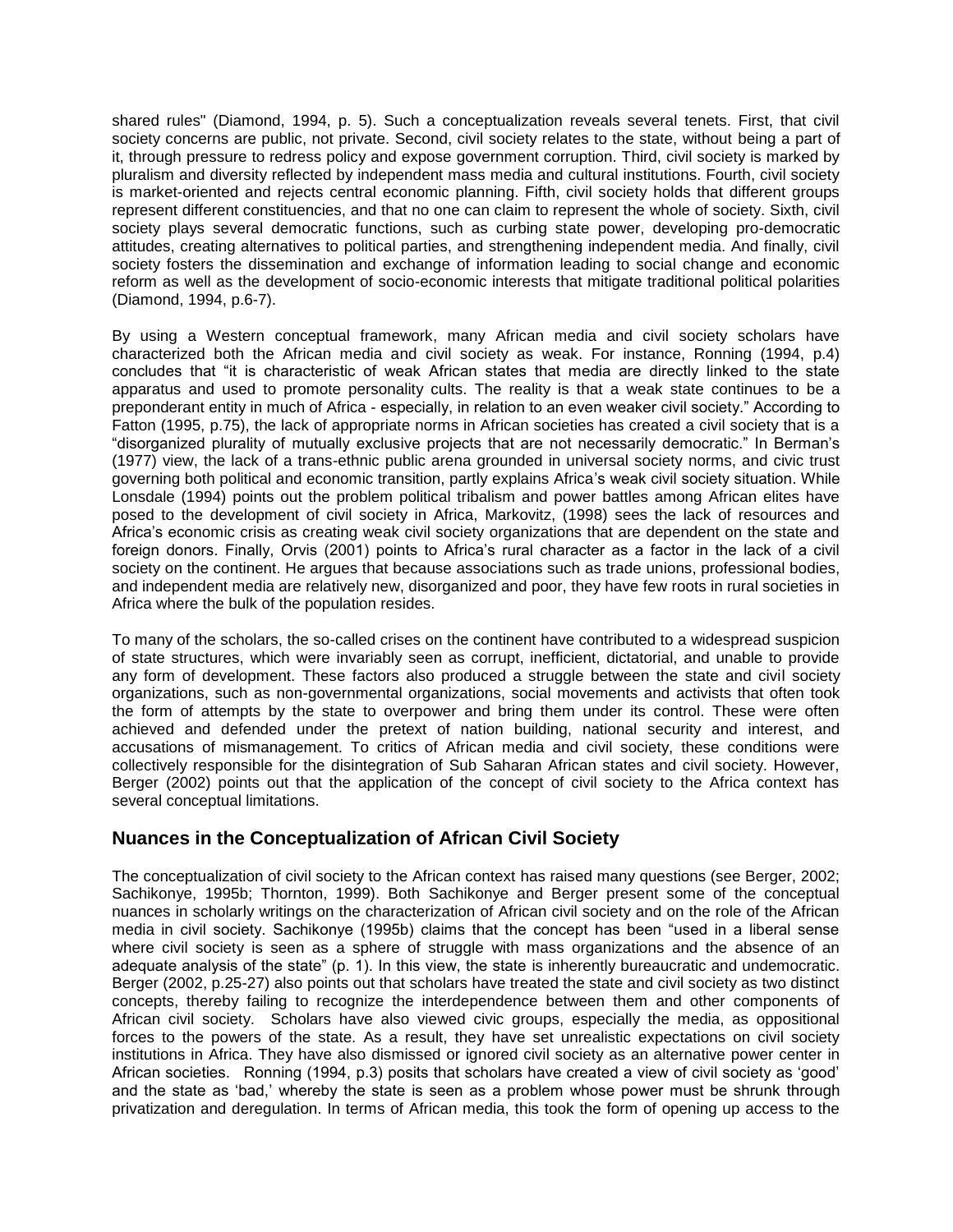airwaves for private broadcasters. Civil society, on the other hand, is seen as part of the solution.

Civil society scholars have ignored to examine how African media relates to other components of civil society. Instead, they have singled out media–government relations and focused on how civil society components relate jointly or separately to the state, rather than to each other (Berger 2002, p.28). Thus, civil society has been pitted against the state and journalism oriented towards government and government-media relations (Kupe, 1999). Such a view has put Africa's media in a watchdog role where it is expected to curb the powers of the state. Unfortunately, the inability of the media to perform this watchdog role has led to characterizations of the media as a weak civil society institution. In addition, assigning a watchdog role to African media is troublesome because it assumes that the media is an institution free to focus on whom it likes or prefers and without any interests beyond those of journalism. Berger (2002) rightly observes "while it is often recognized that other civil society groups have interests and agendas, there is also frequently an assumption that the media could or should somehow escape this fate" (p.29). It is, therefore, important that media and civil society scholars examine emerging relationships between the media and the rest of civil society elements, not just the media-state relationship.

Finally, civil society scholars have failed to acknowledge the importance of Africa's rural institutions such as chieftaincy, community of elders, and self-help organizations, as viable components of civil society (see Ansah, 1991; Kupe, 1995). These are significant oversights, as the role of culture and community in the construction and maintanience of African civil life, especially in rural areas, is an imporant area of inquiry. Such a dearth in research allows sterotypical assumptions about civil society in general and the rural situation in particular—e.g. the absence of mass media creates a weak relationship between the media and civil society on the continent--to continue. For example, Ansah (1991) claims that civil society mass media (private and community) is scarce in Africa, leading to arguments that the urban independent press can in consequence play only a limited role in democratization and civil society initiatives. Similarly, Kupe (1995, p.397) asserts that the media has always been peripheral to the lives of most people in Africa. These views set a barrier and eligibility standards to civil society and fail to acknowledge that the media as civil agency of mass communication, particularly community radio, do have ripples across the whole African society, and not only in the urban centers. In view of these, the argument that the African media has no direct impact on the lives of the rural masses "underplays the extent to which there is a message multiplier effect whereby even rural dwellers obtain mediated access to the urban-based media, particularly through rural radio and other informal networks" (Berger 2002, p.28).

The characterization of Africa as a weak civil society may have been true in the past. However, significant social and political developments, following the 1990s liberal and democratic reforms in African nations, raise questions about whether this characterization accurately reflects emerging democracies in Africa. The developments also draw scholarly attention to the need to re-examine emerging civil society institutions and their role in strengthening contemporary African civil society. Using Ghana's experiences, though Ghana is not unique in these developments, two of such developments are discussed: the changing role of the media, particularly independent media, and the opportunities it offers for building a stronger civil society; and the emergence of an 'aroused' public who, for the first time in Ghana, is showing a keen interest in civil society issues and actively participating in civic discourse.

#### **Changing Role of the African Media – Independent Media in Ghana**

One of the most critical civil society institutions is a media that allows for communication between groups, builds relationship between social groups, and supports the development of organizations articulating public needs and opinions (Taylor, 2000). For decades, critics of Ghana's media questioned whether the state media that existed prior to 1995 played any significant role in building civil society (Ansah, 1991 and 1994; Karikari, 1994; Koomson, 1995). They point to the tight control and censorship of the mass media by authoritarian and undemocratic governments, the use of the media for government propaganda, and the political and economic crises that plagued the nation for decades to justify their criticism. However, the intensification of democratic and liberal reforms in the mid 1990s have resulted in the establishment of multi-party democracy, the privatization of the airwaves, and the emergence of independent mass media operations, especially in regional and community FM radio broadcasting. Since 1995, over two hundred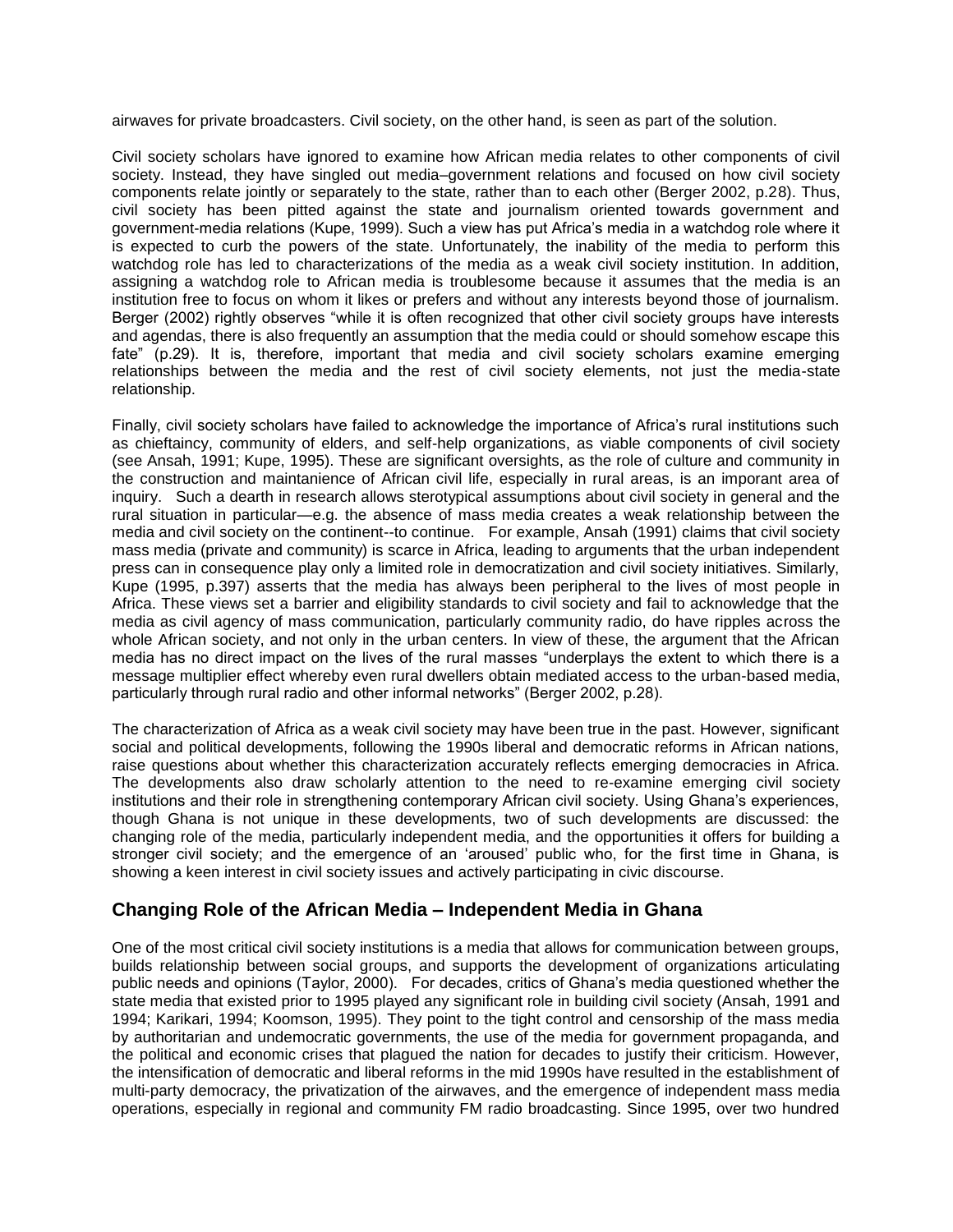independently owned radio and television stations have been broadcasting alongside the state media, thereby significantly changing the media environment in the country (Blankson, 2000; Tandoh 1995).

The traditional propagandist and developmental role played by the state media, Ghana Broadcasting Corporation (GBC), was transformed after the introduction of private media 1995. Early in their operations, the independent media, particularly radio, assumed the center stage in the democratic and civil society building process. For the first time in Ghana, it began to provide the needed avenue for free speech, freedom of expression and public participation in civil discourse. This has allowed for the free expression of divergent or dissenting views on civic and political matters without fear of government repercussion. It has also made possible the exchange of information between various elements of civil society and for public participation in the social, economic, cultural and political development of the nation. For instance, social activists, private individuals and public officials, including former President Jerry Rawlings, have appeared on newly created interactive audience discussion programs in radio to respond to public concerns and questions on diverse issues – the first of their kind in Ghana. The same programs are also open to other civil society groups including student and worker's unions, professional associations, rural cooperatives, churches, activists, and women groups who use the platform to exchange ideas and communicate with their audiences and/or to relate with each other in a civil manner. Although the majority of such interactions have been heated exchanges between the guest speakers and the public participants, the experiences clearly mark the development of a new relationship between the media, the public, and the state; a relationship critical in the development of a civil society.

The independent Ghanaian media has positioned itself at the center of the emerging Ghanaian civil society and is developing into an alternative power center to the state. In exercising this power, it is encouraging and empowering other civil society groups to shed off the 'culture of silence' that has characterized them from decades of state control and suppression of press freedom and free speech. The media is assisting and strengthening other civil society groups to develop interdependent relationships among themselves and with the state. In addition, it is not only demanding for democratic changes (as civil society scholars have expected); it is also demanding for social and structural changes within the society and other non-state civil society institutions. In particular, the privately owned radio stations have not been afraid to play this civic role.

In the process of exercising their newly found freedom, the independent media operations, especially radio stations, are performing two important civil society functions: disclosing the society's shortcomings and abuses (not just that of the state), and strengthening the democratic process and civil society. They are serving as advocates for the new democratic dispensation by scrutinizing public servants, the state, private organizations, and other civil institutions. They are also gaining the ability to reach various segments of the populace with information and to create links between like-minded civil society groups. These functions have made the Ghanaian independent media a committed media and a viable civil society institution, one that is positioned in the center of the democracy and civil society building process. The independent media, particularly radio, have proven to be the best tools to assist civil society organizations in Ghana speak to and listen to the populace. In view of these developments, one can only conclude that given the right environment, the media in Sub Saharan Africa can play a major role in the democratic and civil society process. Through its ability to allow for information and social exchanges, it can also encourage the development of interdependent relationships between components of civil society. Finally, it can, and has already proven to be a central element in the development of an active public; one that has begun to show keen interest in civic matters and to participate in the society's governance and social life.

#### **Emergence of an 'Aroused' Ghanaian Public**

One of the central tenets of a civil society is an active public that participates in civil discourse through the media and also has an interdependent relationship with the state and other civil society groups (Ronning, 1995). Yet, African civil society scholars have failed to examine the role of the African public in civil society initiatives, especially since the 1990s democratic and liberal reforms and the consequent institutional and societal changes. One of the important developments associated with the reforms is the transformation of the Ghanaian public; from passive to what Hallahan (2000, p. 505) describes as an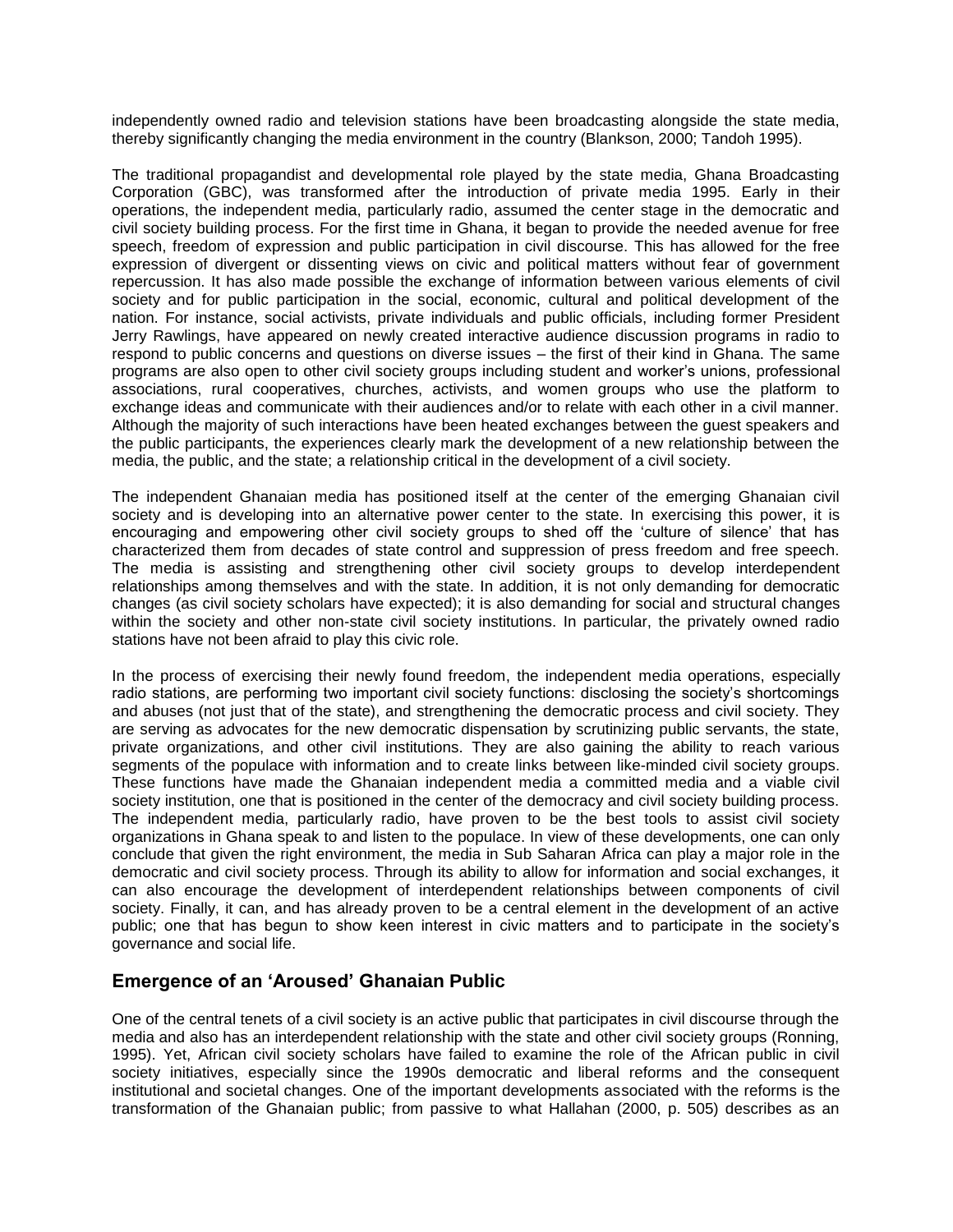"aroused public." Prior to the introduction of independent media in Ghana in 1995, the Ghanaian public generally had lost interest in participating in state affairs and in the state print and broadcast media (Ansah, 1993). A 1985 study by Obeng-Quaidoo reported that Ghanaians spent on the average only two and half hours per day listening to the state radio, GBC Radio. The lack of participation in state governance and in the media were results of decades of political instability, public disappointments with governments, and decades of state control of the media and free speech (Ansah, 1994).

However, the liberal reforms and the growth in private media opened up avenues for the public to freely express their views on all matters of civil and social interest. The openness in government and a freer and more vocal press are allowing the public to express diverse views on civic issues. Consequently, the 'culture of silence' that characterized the Ghanaian public prior to 1995, is gradually being broken. An aroused public has emerged and begun to play a significant role in the society. For instance, since 1998 there have been stirrings of public opposition and protest against government policies and at the perceived incompetence of the government and civil institutions. Public resentments have also been expressed openly against non-state organizations for their malpractices and social irresponsibility. The majority of public discussions in the media do not center on political issues. They focus rather on social responsibility and accountability of both state and civil society matters such as family issues, women and children issues, health issues, and the role of cultural institutions in the Ghanaian society.

It is evident in Ghana that the public is no longer content with being a passive element on which governments act; it is insisting on being an integral part of the development agenda and a true civil society element. For the first time in Ghana, the public is able to participate freely and openly in civil and state matters and is heavily involved in the democratic dispensations. It is able to criticize the state and other civil society institutions by expressing their views on scandals and abuses of an economic, political and private character. The public is able also to personalize social and political issues. Consequently, there continues to be a growth in public interest and participation in civic discourse and ultimately a redefinition of civil society in Ghana.

# **CONCLUSION**

Contemporary developments associated with the 1990s reforms in many Sub Saharan African countries are transforming civil institutions and their role in the society. As demonstrated by Ghana's experiences (although Ghana is not unique), the character and role of the media as a civil society institution is changing from being a state control propaganda tool to a more open and independent media. The implication of this change in character is that the traditional role of the African media in their societies is being redefined in ways that are critical to the development of a true civil society in the region. The independent media has emerged at the center of the democratic process and ultimately developed the potential to strengthen civil society institutions on the continent.

Similarly, the emergence of a relatively more active public is having significant implications on both the state and other emerging civil society elements. These two developments are critical components of civil society that cannot be ignored in the search for civil society tenets in Africa. Unfortunately, scholars have ignored to examine their significance in civil society debates on Africa. This article calls on African media and civil society scholars to examine emerging civil society elements in emerging democratic Sub Sahara African societies. Of particular interest are the role of emerging independent media and the changing character of the African public in the democratic and civil society initiatives. This re-examination is important because developments associated with the 1990s reforms in some Sub Saharan African countries continue to contribute to the building of a civil society stronger than what scholars have previously ascribed to the continent. One cannot assume that the continent as a whole is characterized by media freedom and broadcast diversity and democratic changes. In many countries, political and legal systems continue to provide provisions for curbing the freedom of the press and civil society organizations (Jamieson, 1999). But this should not be an excuse for scholars not to examine emerging civil society institutions on the continent and the interrelationships developing between these civil institutions and the state.

Ghana's experiences lend support to the argument that civil society elements can emerge in Sub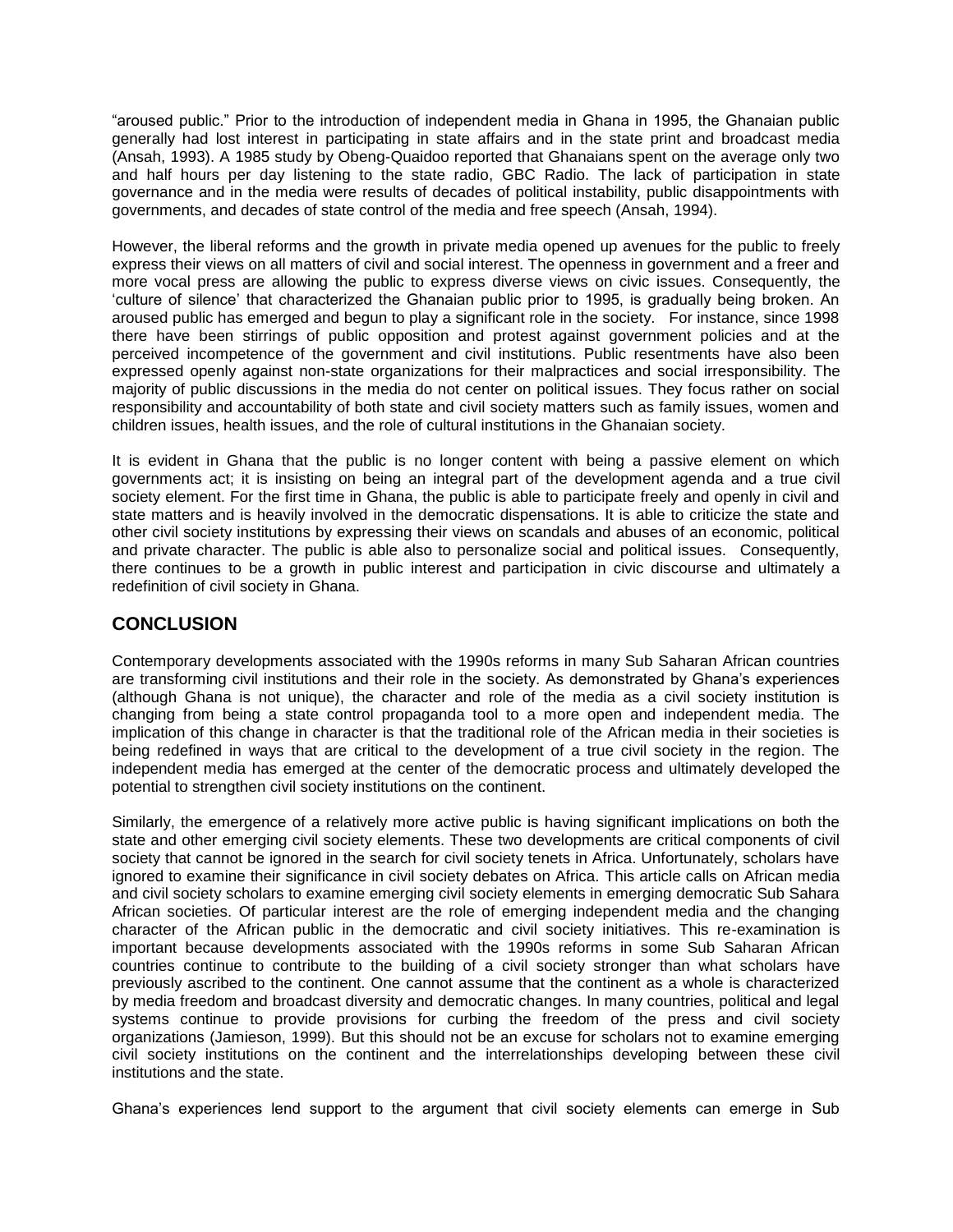Saharan Africa given the right environment. Civil society institutions are not static but respond to social, economic and political changes on the continent, and are tied to local communities and cultural life. Therefore, there is certainly a need for scholars to look beyond the past conceptualization debate over what constituted African civil society and examine contemporary institutional changes that are strengthening African civil society and the interrelationships developing between the state, the media, and other civil society elements in Sub Saharan Africa. Scholars should also examine the changing character of the African public, its evolving role in the society, and its relationship with the state, the media and other civil society institutions. It is only when these institutional developments and changes are examined that a clear and contemporary understanding of the nature of African civil society can be gained.

#### **References**

Ansah, P.A.V. (1985a). Broadcasting and National Development. Accra: Ghana Broadcasting Corporation.

Ansah, P.A.V. (1991). Blueprint for Freedom. Index on Censorship 20(9): 3-8.

Ansah, P.A.V. (1994). "Privatization of Radio - Implications and Challenges." In Karikari, K. (ed.) Independent Broadcasting in Ghana. Accra: Ghana University Press, pp. 15-29.

Berger, G. (2002) Theorizing the Media-Democracy Relationship in Southern Africa. Gazette: The International Journal of Communication Studies 64 (1): 21-45.

Berman, B. (1997). Ethnicity, Social Trust and the Democratic Process in Africa. African Studies Association, Columbus, Ohio.

Blankson, I. A. (2000). Independent and Pluralistic Broadcasting Development in Ghana: Perceptions of Audiences in Accra. Unpublished Dissertation. Ohio University, Athens. Ohio.

Bratton, M. (1994). Civil Society and Political Transitions in Africa. In John W.

Harbeson et. al (eds.). Civil Society and the State in Africa, pp.51-81. Boulder, CO: Lynne Rienner.

Callaghy, T. M. (1994). Civil Society, Democracy, and Economic Change in Africa: A Dissenting Opinion about Resurgent Societies. . In John W. Harbeson et. al (eds.). Civil Society and the State in Africa, pp.231-53. Boulder, CO: Lynne Rienner.

Diamond, L. (1994). Toward Democratic Consolidation. Journal of Democracy 5(3): 4-17.

Ekeh, P. (1992). The Constitution of Civil Society in African History and Politics. In B. Caron (ed.). Proceedings of the Symposium on Democratic Transition in Africa. Ibadan, Nigeria: CREDU.

Fatton, R. Jr. (1995). Africa in the Age of Democratization: The Civic Limitations of Civil Society. African Studies Review 38(2):67-100.

Hallahan, K. (2000). Inactive Publics: the Forgotten Publics in Public Relations. Public Relations Review, 26(4), 499-515.

Heath, C.W. (1999) Negotiating Broadcasting Policy: Civil Society and Civic Discourse in Ghana.Gazette 61(6): 511-521.

Hutchful, E. (1996). The Civil Society Debate in Africa. International Journal 51(1): 54-77.

Jamieson, R. (1999) A Media at War with Itself: A Case Study of Ethics and Professionalism in the Media in Malawi. Paper delivered at the Accra Ethics Seminar, Ghana, 20-3 September.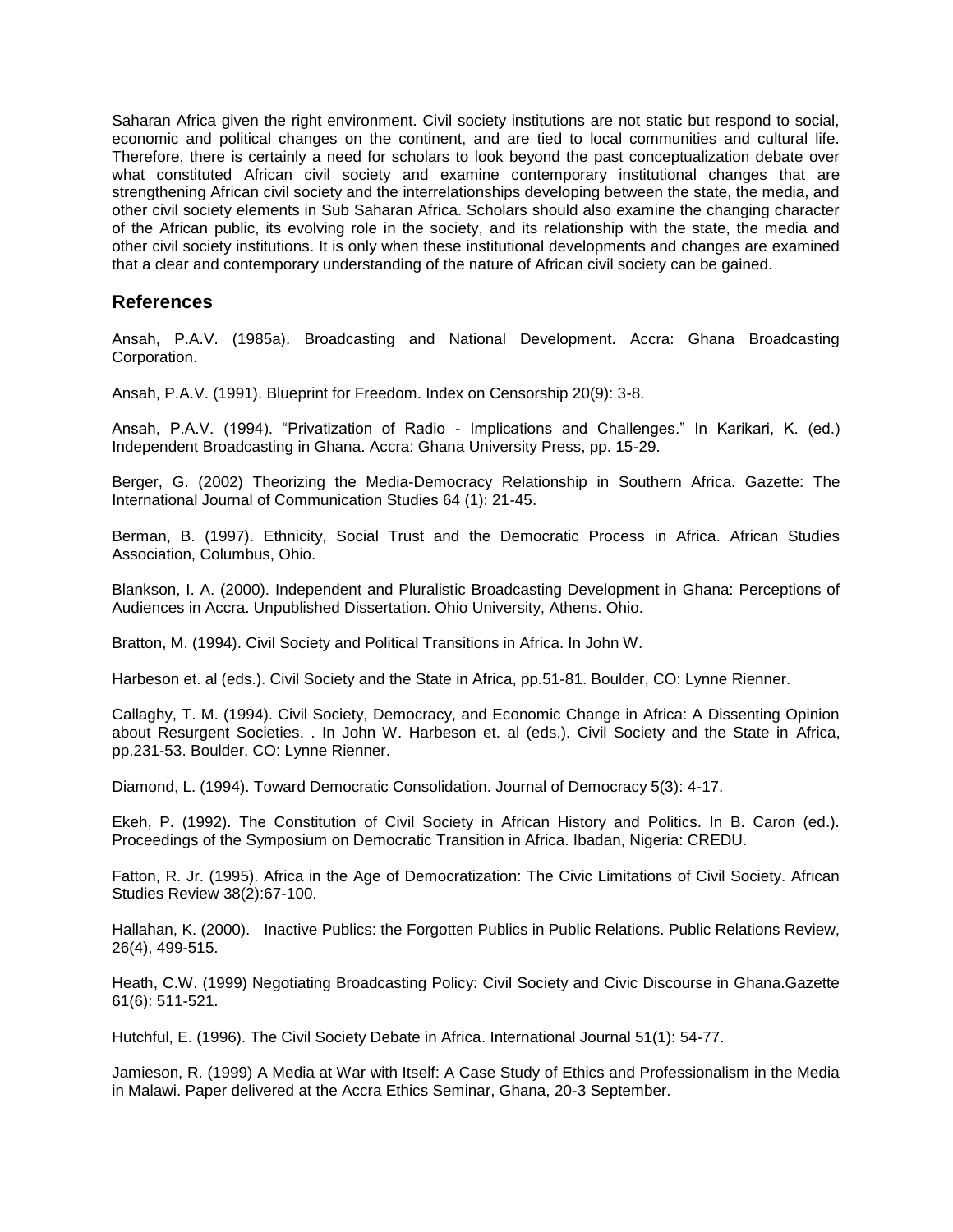Karikari, K. (1993). Africa: The Press and Democracy. Race & Class 34 (3): 55-66

Karikari, K. (ed.) (1994). Independent Broadcasting in Ghana. Accra: Ghana University Press.

Kasfir, N. (ed.)(1998). Civil Society and Democracy in Africa: Critical Perspectives. London: FRANK CASS.

Koomson, B. A. (ed.) (1995). Prospects for Private Broadcasting in Ghana. University of

Ghana, Accra: Gold-Type Limited.

Kupe, T. (1995). New Forms of Cultural Identity in an African Society. Comment to the Paper by Ullamaija Kivvikuru. Innovation 8(4): 391-8.

Kupe, T. (1999). Media and Democracy. Unpublished paper, Department of Journalism and Media Studies, Rhodes University.

Lonsdale, J. (1994). Moral Ethnicity and Political Tribalism. In P. Kaarsholm and J. Hultin (eds.) Inventions and Boundaries: Historical and Anthropological Approaches to the Study of Ethnicity and Nationalism. (pp. 131-50) Denmark: Institute for Development Studies, Roskilde University.

Makumbe, J. M. (1998). Is There a Civil Society in Africa? International Affairs 74(2): 305-318.

Mansson, K. (1999). The Independent Press and Civil Society: Can its Interaction Foster Democracy in Zimbabwe?. Unpublished MA Thesis, University of Lund.

Markovitz, I. L. (1998). Uncivil Society, Capitalism and the State in Africa. Commonwealth and Comparative Studies 36(2): 21-51.

Moyo, J. (1993). Civil Society in Zimbabwe. Zambezia: The Journal of the University of Zimbabwe 20(1): 1-14.

Ndegwa, S. (1996). The Two Faces of Civil Society. West Hartford, CT: Kumarian Press.

Obeng-Quaidoo, I. (1985). Media Habits of Ghanaian Youth. In Ugboajah, F.O., (ed.) Mass Communication, Culture and Society in West Africa. (pp. 237-249). New York, London and Paris: Hans Zell Publishers.

Orvis, S. (2001). Civil Society in Africa or African Civil Society? Journal of Asian & African Studies 36(1): 17-39.

Osaghae, E. (1994). Introduction: Between the Individual and the State in Africa; the Imperative of Development. In Osaghae, E. (ed.), Between State and Civil Society in Africa. Dakar, Senegal: Codesria.

Ronning, H. (1994). Media and Democracy: Theories and Principles with Reference to African Context. Harere: Sapes

Ronning, H. (1995). Democracy, Civil Society and the Media in Africa in the Nineties. A Discussion of the Emergence and Relevance of Some Analytical Concepts for the Understanding of the Situation in Africa. Innovation: The European Journal of Social Sciences 8(4): 335-353

Ronning, H. (1999). The Process of Democratization in Africa. An Unpublished Manuscript.

Sachikonye, L. (1995b). Civil Society, Social Movements and Democracy in Southern Africa. Innovation 8(4): 399-411.